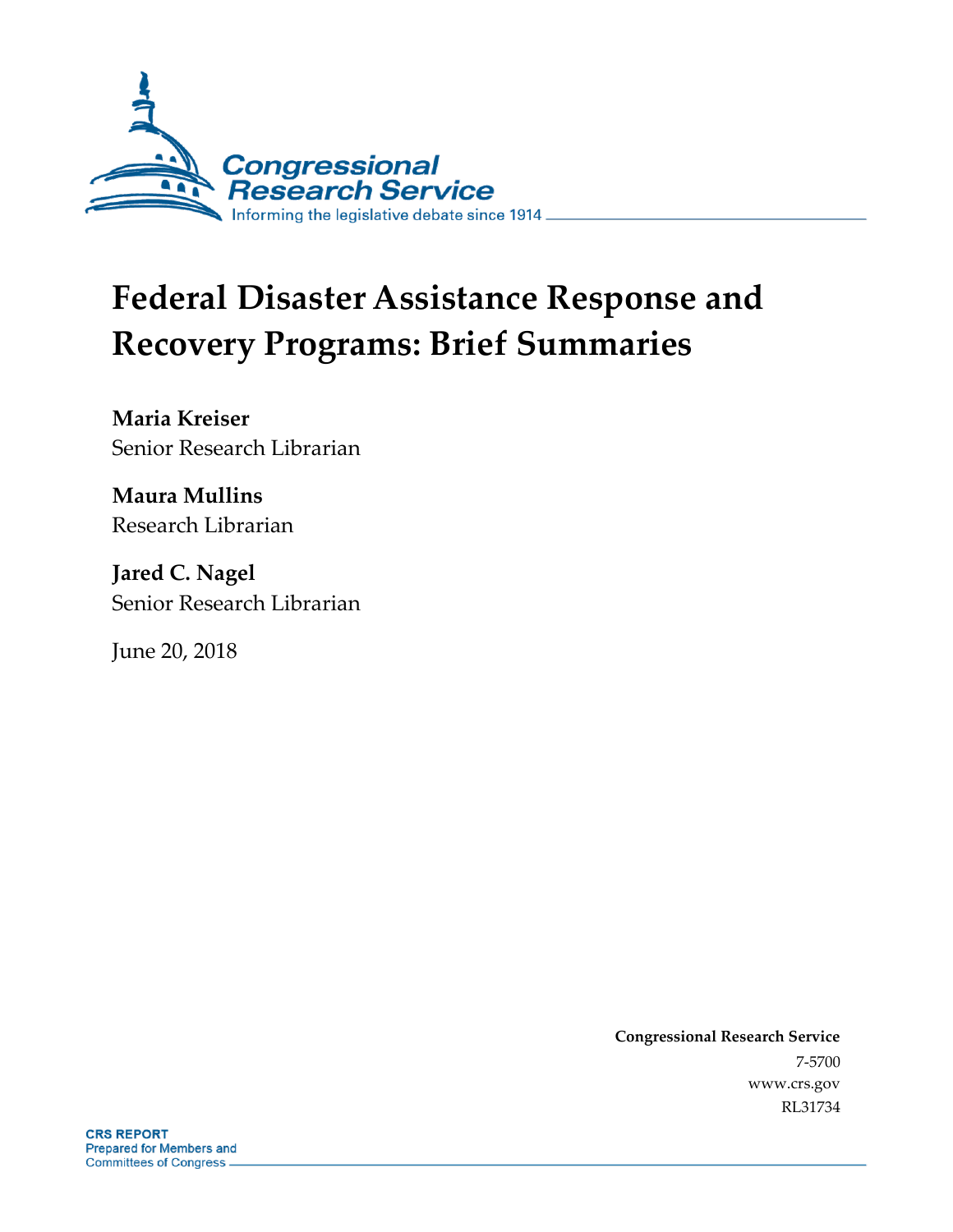## **Summary**

This report is designed to assist Members of Congress and their staff as they address the needs of their states, communities, and constituents after a disaster. It includes a summary of federal programs that provide federal disaster assistance to individual survivors, states, territories, local governments, and nongovernmental entities following a natural or man-made disaster. A number of federal agencies provide financial assistance through grants, loans, and loan guarantees to assist in the provision of critical services, such as temporary housing, counseling, and infrastructure repair.

The programs summarized in the report fall into two broad categories. First are programs specifically authorized for disaster situations. Most of these programs are administered by the Federal Emergency Management Agency (FEMA). Second are general assistance programs that in some instances may be used either in disaster situations or to meet regular service needs. Many federal agencies, including the Departments of Health and Human Services (HHS) and Housing and Urban Development (HUD), administer programs that may be included in the second category.

The programs in the report are primarily organized by recipient: individuals, state and local governments, nongovernmental entities, or businesses. These programs address a variety of shortterm needs, such as food and shelter, and long-term needs, such as the repair of public utilities and public infrastructure.

The report also includes a list of Congressional Research Service (CRS) reports on disaster assistance as well as relevant federal agency websites that provide information on disaster responses, updates on recovery efforts, and resources on federal assistance programs.

This report will be updated as significant legislative or administrative changes occur.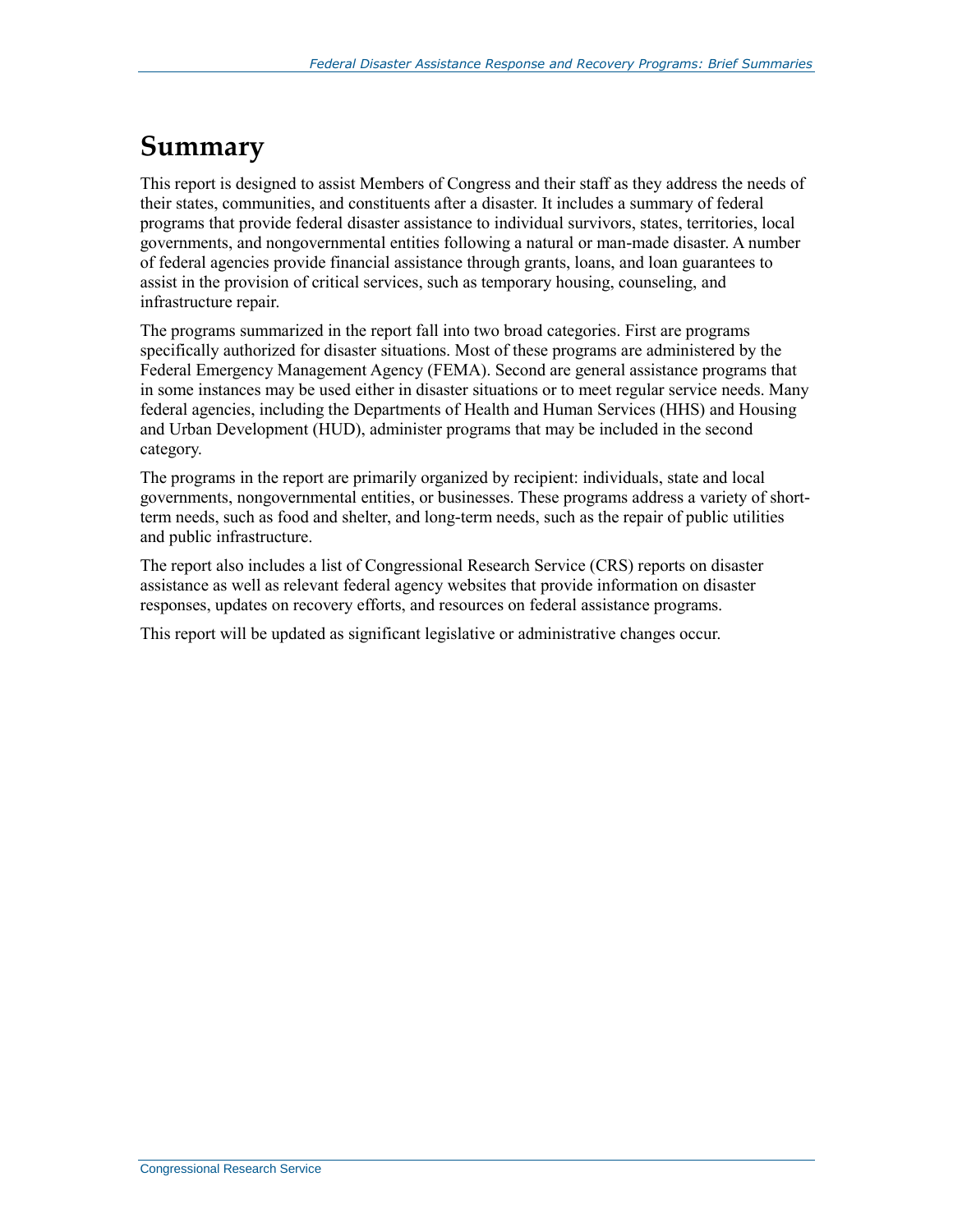## **Contents**

| Physical Disaster Loans-Residential SBA Disaster Loans Available to |  |
|---------------------------------------------------------------------|--|
|                                                                     |  |
|                                                                     |  |
|                                                                     |  |
|                                                                     |  |
|                                                                     |  |
|                                                                     |  |
|                                                                     |  |
|                                                                     |  |
|                                                                     |  |
|                                                                     |  |
|                                                                     |  |
|                                                                     |  |
|                                                                     |  |
|                                                                     |  |
|                                                                     |  |
|                                                                     |  |
|                                                                     |  |
|                                                                     |  |
|                                                                     |  |
|                                                                     |  |
|                                                                     |  |
|                                                                     |  |
|                                                                     |  |
|                                                                     |  |
|                                                                     |  |
|                                                                     |  |

## Contacts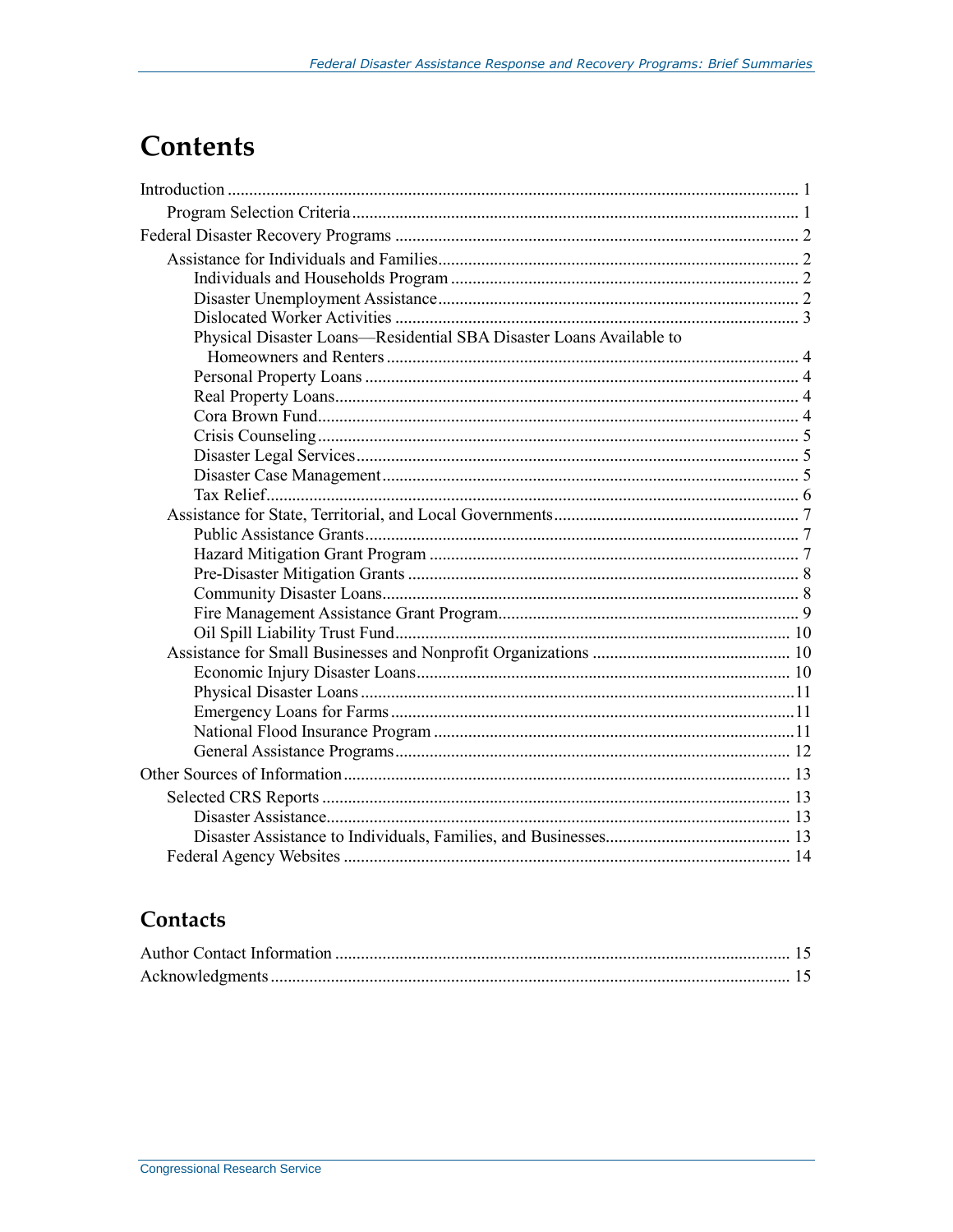## **Introduction**

Federal agencies provide a range of assistance to individual survivors; state, territorial, and local governments; and nongovernmental entities after major disasters, including natural disasters and terrorist attacks. Types of aid can include, but are not limited to, operational, logistical, and technical support; financial assistance through grants, loans, and loan guarantees; and the provision of federally owned equipment and facilities.

Many, but not all, programs are available after the President issues a major disaster declaration pursuant to the Robert T. Stafford Disaster Relief and Emergency Assistance Act (Stafford Act) authority.<sup>1</sup> More limited aid is available under a Stafford Act emergency declaration,<sup>2</sup> a declaration issued by a department or agency head, or on an as needed basis.<sup>3</sup>

This report only identifies programs frequently used to provide financial assistance in the disaster response and recovery process. It provides brief descriptive information to help congressional offices determine which programs merit further consideration in the planning, organization, or execution of the disaster response and recovery process.

Most of the programs listed here are authorized as assistance programs and are listed at the General Services Administration (GSA) website beta.SAM.gov.<sup>4</sup> The list does not include operational or technical assistance that some agencies provide in emergency or disaster situations. It is not inclusive of all forms of financial disaster assistance that may be available to every jurisdiction in every circumstance, as unique factors often trigger unique forms of assistance. Congress may, and frequently has, authorized specific forms of financial assistance on a limited basis following particular disasters.

## **Program Selection Criteria**

Programs discussed in this report satisfy one or more of the following criteria:

- Congress expressly designated the program to provide financial assistance for disaster relief or recovery.
- The program is applicable to most disaster situations, even if not specifically authorized for that purpose.
- The Federal Emergency Management Agency (FEMA) and other federal agencies have frequently used the program to provide financial assistance.
- The program is potentially useful for addressing short-term and long-term recovery needs (e.g., assistance with processing survivor benefits or repair of public facilities).

 $1$  42 U.S.C. §5170.

 $2$  42 U.S.C. §5191.

<sup>&</sup>lt;sup>3</sup> The Administrators of the Small Business Administration and Farm Services Agency and the Secretaries of Agriculture and Transportation, within statutory limitations, may issue disaster declarations for purposes of providing assistance solely from their agencies. Citations to these authorities are presented in the relevant program summaries.

<sup>4</sup> Available at https://beta.sam.gov/. The website is currently in beta, and it houses federal assistance listings previously found on the now-retired *Catalog of Federal Domestic Assistance* (CFDA). CFDA program numbers are listed in this report, and they are searchable at https://beta.sam.gov/.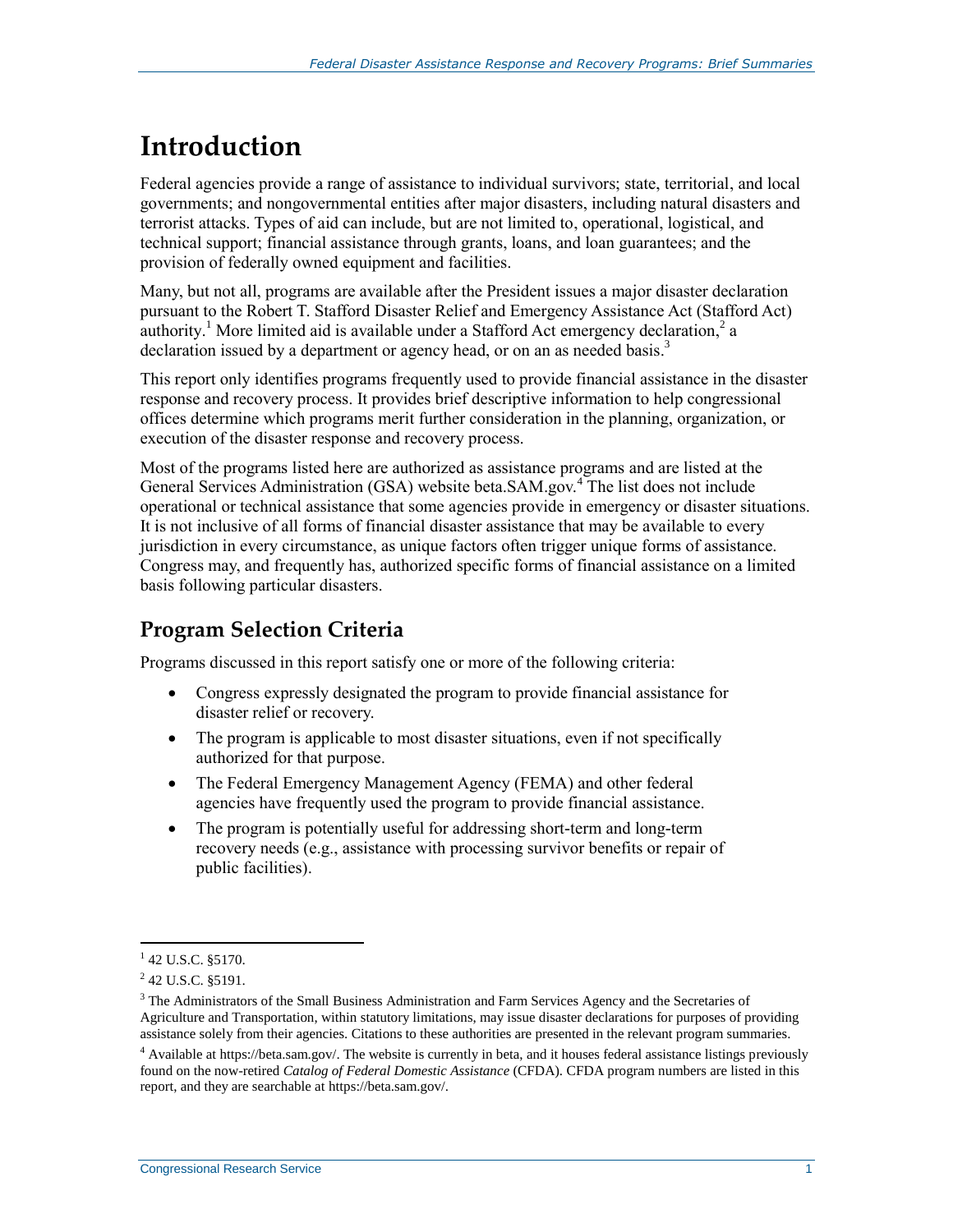Most of the programs listed in this report are specifically authorized for disaster situations. General assistance programs that may apply to disaster situations are described at the end of the report (see ["General Assistance Programs"](#page-14-0)).

As Congress and the Administration respond to domestic needs arising from major disasters, some conditions of these programs may be changed. For the most up-to-date information on a particular program, please contact the CRS analyst or department or agency program officers listed in the report.

## **Federal Disaster Recovery Programs**

### **Assistance for Individuals and Families**

#### **Individuals and Households Program**

The Individuals and Households Program (IHP) is the primary vehicle for FEMA assistance to families and individuals after the President issues a major disaster declaration. Congress appropriates money for the IHP (and most other aid authorized by the Robert T. Stafford Disaster Relief and Emergency Assistance Act) to the Disaster Relief Fund. Grants assist disaster victims whose needs cannot be met through other forms of assistance, such as insurance or other federal programs. Program funds have a wide range of eligible uses, including temporary housing; limited housing repair or replacement; and uninsured medical, dental, or other personal needs (generally referred to as Other Needs Assistance [ONA]). ONA is cost shared at 75% federal and 25% state, but the federal share of temporary housing assistance is 100%. Grants may currently not exceed \$34,000 (FY2018) per individual or household. <sup>5</sup> This amount is adjusted annually to reflect consumer price changes;<sup>6</sup> IHP assistance is generally limited to a period of 18 months.<sup>7</sup> (Also see ["Physical Disaster Loans—Residential SBA Disaster Loans Available to Homeowners](#page-6-0)  [and Renters"](#page-6-0) below for additional assistance for homeowners and renters.)

*Agency*: Federal Emergency Management Agency *Authority*: 42 U.S.C. §5174 *Regulation*: 44 C.F.R. §206.110–.120 *Phone*: Office of Congressional Affairs, 202-646-4500 *Website:* https://www.fema.gov/media-library/assets/documents/24945 *CFDA Program Numbers*: 97.048 and 97.050 *CRS Contact*: Shawn Reese, 202-707-0635

#### **Disaster Unemployment Assistance**

Disaster Unemployment Assistance (DUA) provides benefits to previously employed or selfemployed individuals rendered jobless as a direct result of a major disaster and who are not eligible for regular federal or state unemployment compensation (UC). In certain cases, individuals who have no work history or are unable to work may also be eligible for DUA

<sup>5</sup> The latest adjustment was posted in the *Federal Register*. See Federal Emergency Management Agency, "FEMA gives notice of the maximum amount for assistance under the Individuals and Households Program for emergencies and major disasters declared on or after October 1, 2017," 82 *Federal Register* 47568, October 12, 2017.

 $644$  C.F.R. §206.110 (b).

 $7$  42 U.S.C. §5174 (B)(iii).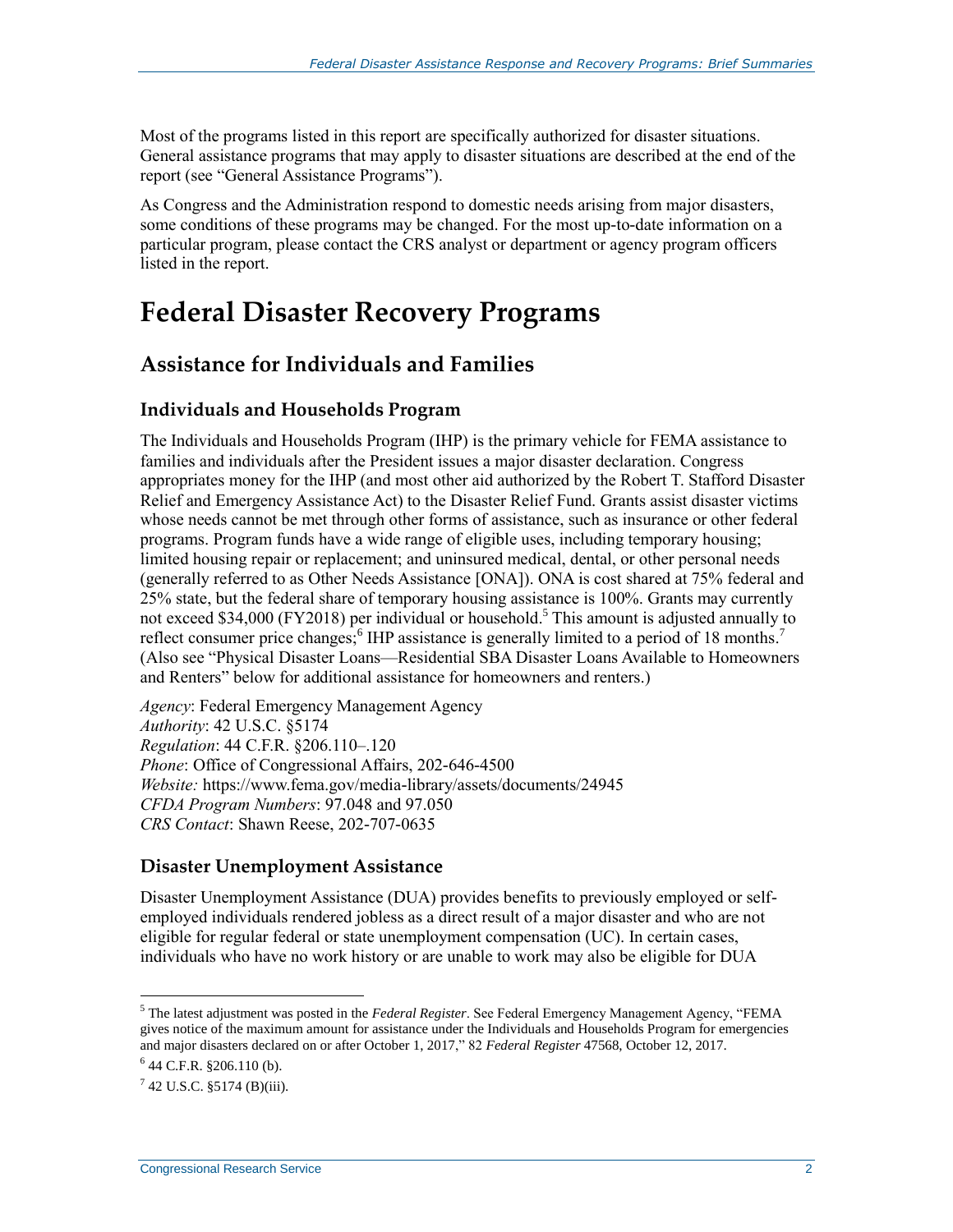benefits. DUA is federally funded through FEMA, but is administered by the Department of Labor and state UC agencies. Generally, individuals must apply for benefits within 30 days after the date the state announces availability of DUA benefits. When applicants have good cause, they may file claims after the 30-day deadline. <sup>8</sup> This deadline may be extended; however, initial applications filed after the  $26<sup>th</sup>$  week following the declaration date will not be considered.<sup>9</sup> When a reasonable comparative earnings history can be constructed, DUA benefits are determined in a similar manner to regular state UC benefit rules. The minimum weekly DUA benefit is required to be half of the average weekly UC benefit for the state where the disaster occurred. DUA assistance is available to eligible individuals as long as the major disaster continues, but no longer than 26 weeks after the disaster declaration. For more information, see CRS Report RS22022, *Disaster Unemployment Assistance (DUA)*, by Julie M. Whittaker.

*Agency:* Department of Labor, Employment and Training Administration *Authority:* 42 U.S.C. §5177 *Regulation:* 20 C.F.R. §625; 44 C.F.R. §206.141 *Contact:* See listings of resources by state*,* https://www.careeronestop.org/localhelp/ unemploymentbenefits/unemployment-benefits.aspx *Website:* http://ows.doleta.gov/unemploy/disaster.asp *CFDA Program Number:* 97.034 *CRS Contact:* Julie Whittaker, 202-707-2587

#### **Dislocated Worker Activities**

The dislocated worker program helps fund training and related assistance to persons who have lost their jobs and are unlikely to return to their current jobs or industries. Of the funds appropriated, 80% are allotted by formula grants to states and local entities and 20% are reserved by the Secretary of Labor for activities to fund a national reserve, including national dislocated worker grants to states or local entities. One type of national emergency grant is Disaster Relief Employment Assistance, under which funds can be made available to states to employ dislocated workers in temporary jobs involving recovery after a national emergency. An individual may be employed for up to 12 months.<sup>10</sup> There are no matching requirements for Workforce Innovation and Opportunity Act (WIOA) programs.

*Agency:* Department of Labor, Employment and Training Administration *Authority:* 29 U.S.C. 3225 *Regulation:* 20 C.F.R. §671 *Contact:* See listings of state Dislocated Worker/Rapid Response Coordinators at http://www.doleta.gov/layoff/rapid\_coord.cfm *Website:* https://www.doleta.gov/DWGs/eta\_default.cfm *CFDA Program Number:* 17.278 *CRS Contact:* David H. Bradley, 202-707-7352

<sup>8</sup> 20 C.F.R. §625.8.

<sup>&</sup>lt;sup>9</sup> 42 U.S.C. §3226

 $10$  29 U.S.C. 2918 (d)(3).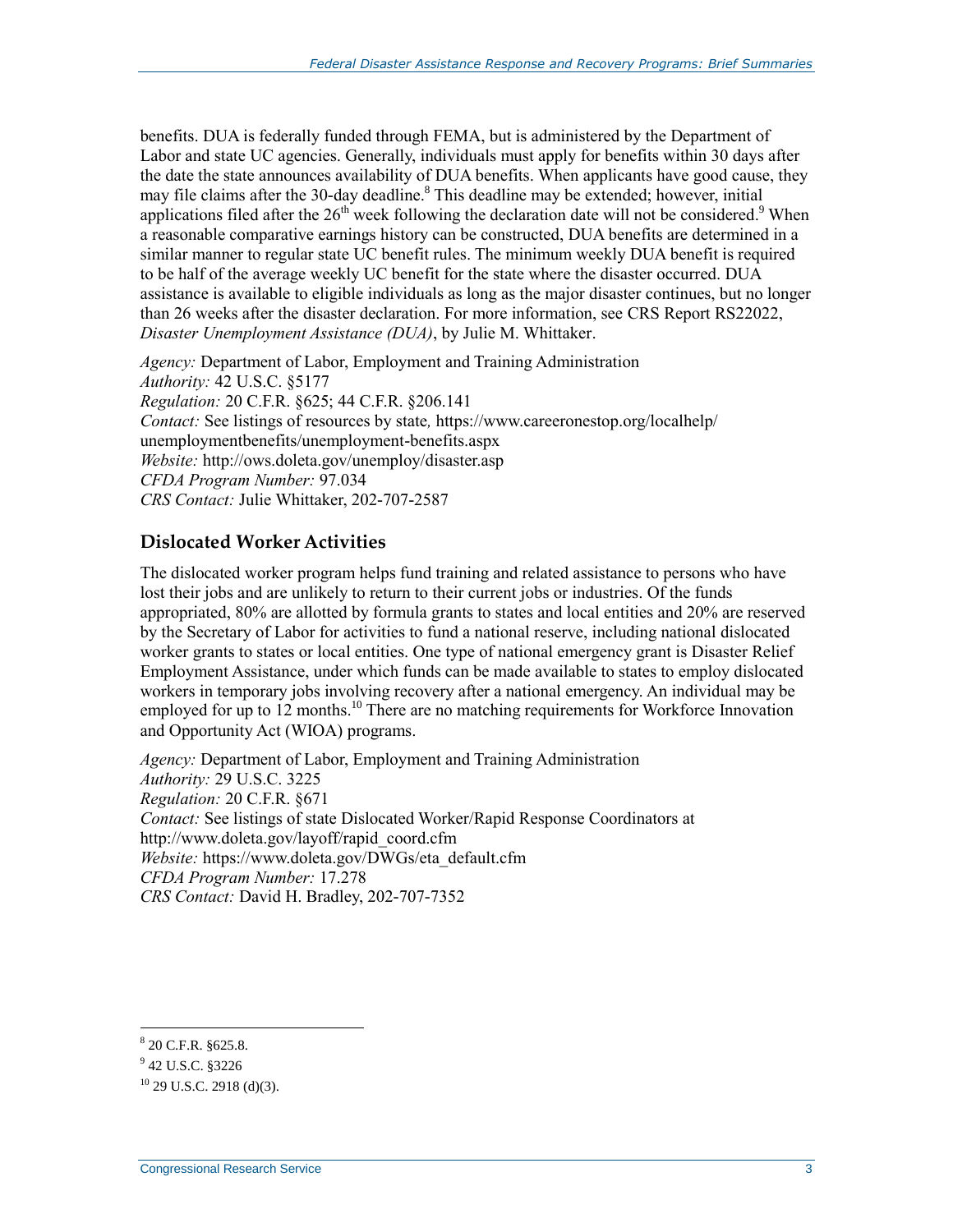#### <span id="page-6-0"></span>**Physical Disaster Loans—Residential SBA Disaster Loans Available to Homeowners and Renters**

The majority of disaster loans provided by the Small Business Administration (SBA), approximately 80%, are made available to individuals and households. SBA disaster assistance is provided in the form of loans, not grants, and therefore must be repaid to the federal government. Homeowners, renters, and personal property owners located in a declared disaster area (and in contiguous counties) may apply to the SBA for loans to help recover losses from the disaster. SBA's Home Disaster Loan Program falls into two categories: personal property loans and real property loans. These loans cover only uninsured or underinsured property and primary residences. Loan maturities may be up to 30 years.<sup>11</sup>

#### **Personal Property Loans**

A personal property loan provides a creditworthy homeowner or renter with up to \$40,000 to repair or replace personal property items, such as furniture, clothing, or automobiles, damaged or lost in a disaster.<sup>12</sup> These loans cover only uninsured or underinsured property and primary residences and cannot be used to replace extraordinarily expensive or irreplaceable items, such as antiques, recreational vehicles, or furs.

#### **Real Property Loans**

A creditworthy homeowner may apply for a "real property loan" of up to \$200,000 to repair or restore the homeowner's primary residence to its predisaster condition.<sup>13</sup> The loans may not be used to upgrade homes or build additions, unless upgrades or changes are required by city or county building codes. A real property loan may be increased by 20% for repairs to protect the damaged property from a similar disaster in the future.<sup>14</sup>

*Agency:* Small Business Administration *Authority:* 15 U.S.C. §636(b) *Regulation:* 13 C.F.R. §123.200–.204 *Contact:* Office of Congressional and Legislative Affairs, 202-205-6700 *Website*: https://disasterloan.sba.gov/ela/Information/TypesOfLoans *CFDA Program Number:* 59.008 *CRS Contact*: Bruce R. Lindsay, 202-707-3752

#### **Cora Brown Fund**

This unique fund directs payments to individuals and groups for disaster-related needs that have not been or will not be met by government agencies or other organizations. A disaster survivor will normally receive no more than \$2,000 from this fund in any one declared disaster unless the Assistant Administrator for the Disaster Assistance Directorate determines that a larger amount is

<sup>11</sup> See CRS Report R41309, *The SBA Disaster Loan Program: Overview and Possible Issues for Congress*, by Bruce R. Lindsay.

<sup>12</sup> 13 C.F.R. §123.105(a)(1).

<sup>13</sup> 13 C.F.R. §123.105(a)(2).

<sup>14</sup> 13 C.F.R. §123.107.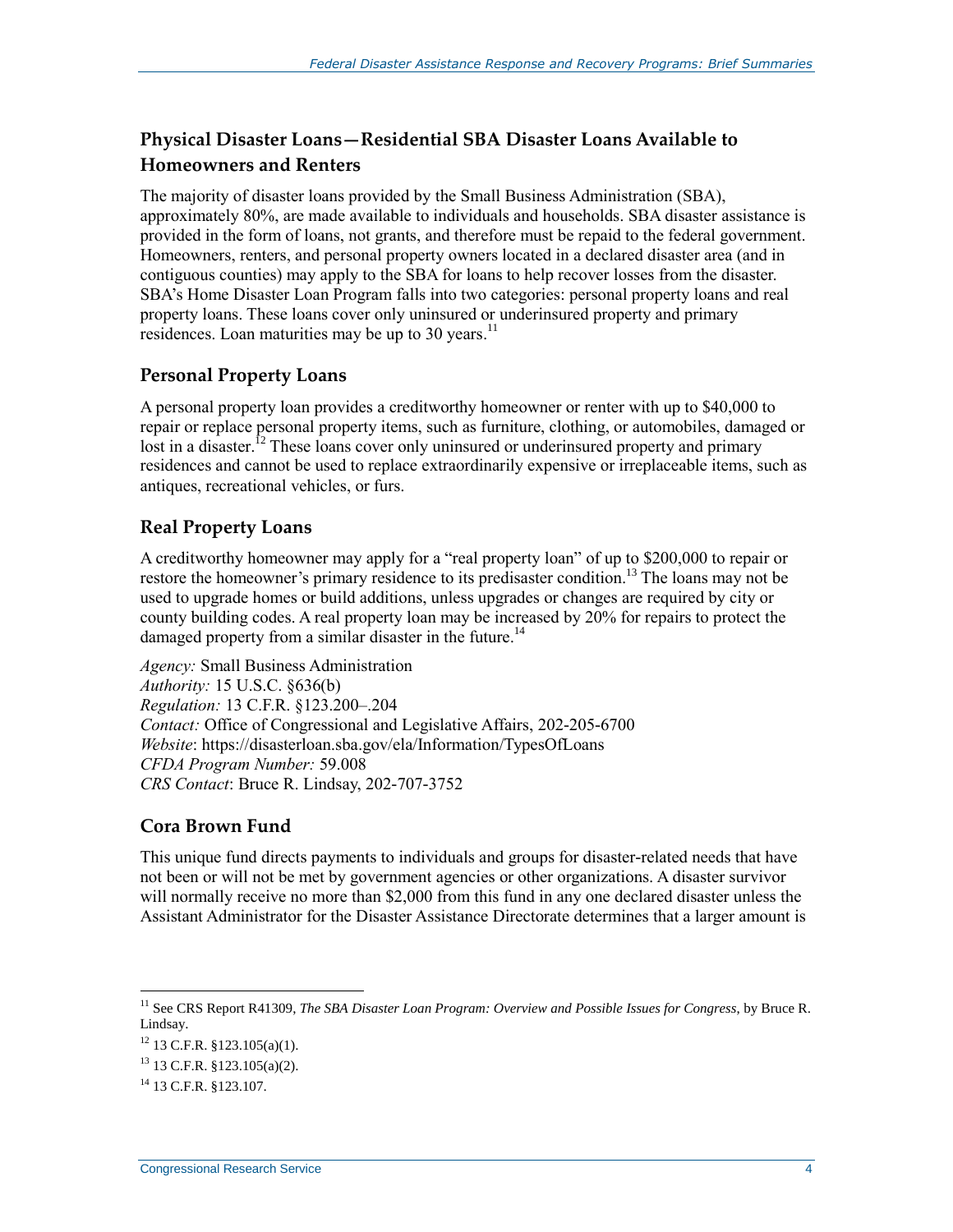in the best interest of the disaster victim and the federal government.<sup>15</sup> There is no matching requirement for this program and no limitation on the time period in which assistance is available.

*Agency:* Federal Emergency Management Agency *Authority:* 42 U.S.C. §5121 et seq. *Regulation:* 44 C.F.R. §206.181 *Contact:* Office of Congressional Affairs, 202-646-4500 *Website*: http://www.fema.gov/library/viewRecord.do?id=5037 *CRS Contact:* Bruce R. Lindsay, 202-707-3752

#### **Crisis Counseling**

This program provides grants that enable states to offer crisis counseling services, when required, to victims of a federally declared major disaster for the purpose of relieving mental health problems caused or aggravated by the disaster or its aftermath. Assistance is short-term and community-oriented. Cost-share requirements are not imposed on this assistance. The regulations specify that program funding generally ends after nine months, but time extensions may be approved if requested by the state and approved by federal officials.<sup>16</sup>

*Agency:* Federal Emergency Management Agency *Authority:* 42 U.S.C. §5183 *Regulation:* 44 C.F.R. §206.171 *Contact:* Office of Congressional Affairs, 202-646-4500 *Website:* https://www.fema.gov/recovery-directorate/crisis-counseling-assistance-trainingprogram *CFDA Program Number:* 97.032 *CRS Contact:* Sarah A. Lister, 202-707-7320

#### **Disaster Legal Services**

These services offer free legal assistance to individuals affected by a major federal disaster. Types of assistance typically include help with insurance claims and guardianships, preparing powers of attorney, new wills, and other lost legal documents. Neither the statute nor the regulations establish cost-share requirements or time limitations for assistance.

*Agency:* Federal Emergency Management Agency *Authority:* 42 U.S.C. §5182 *Regulation:* 44 C.F.R. §206.164 *Contact:* Office of Congressional Affairs, 202-646-4500 *Website:* https://www.fema.gov/media-library/assets/documents/24413 *CFDA Program Number:* 97.033 *CRS Contact:* Bruce R. Lindsay, 202-707-3752

#### **Disaster Case Management**

The Disaster Case Management Program (DCMP) is a federally funded program administered by FEMA. The governor of an impacted state may request implementation of Disaster Case Management (DCM) in the event of a presidentially declared disaster that includes individual

 $15$  44 C.F.R. §206.164(c)(2).

 $^{16}$  44 C.F.R. §206.17(g)(4).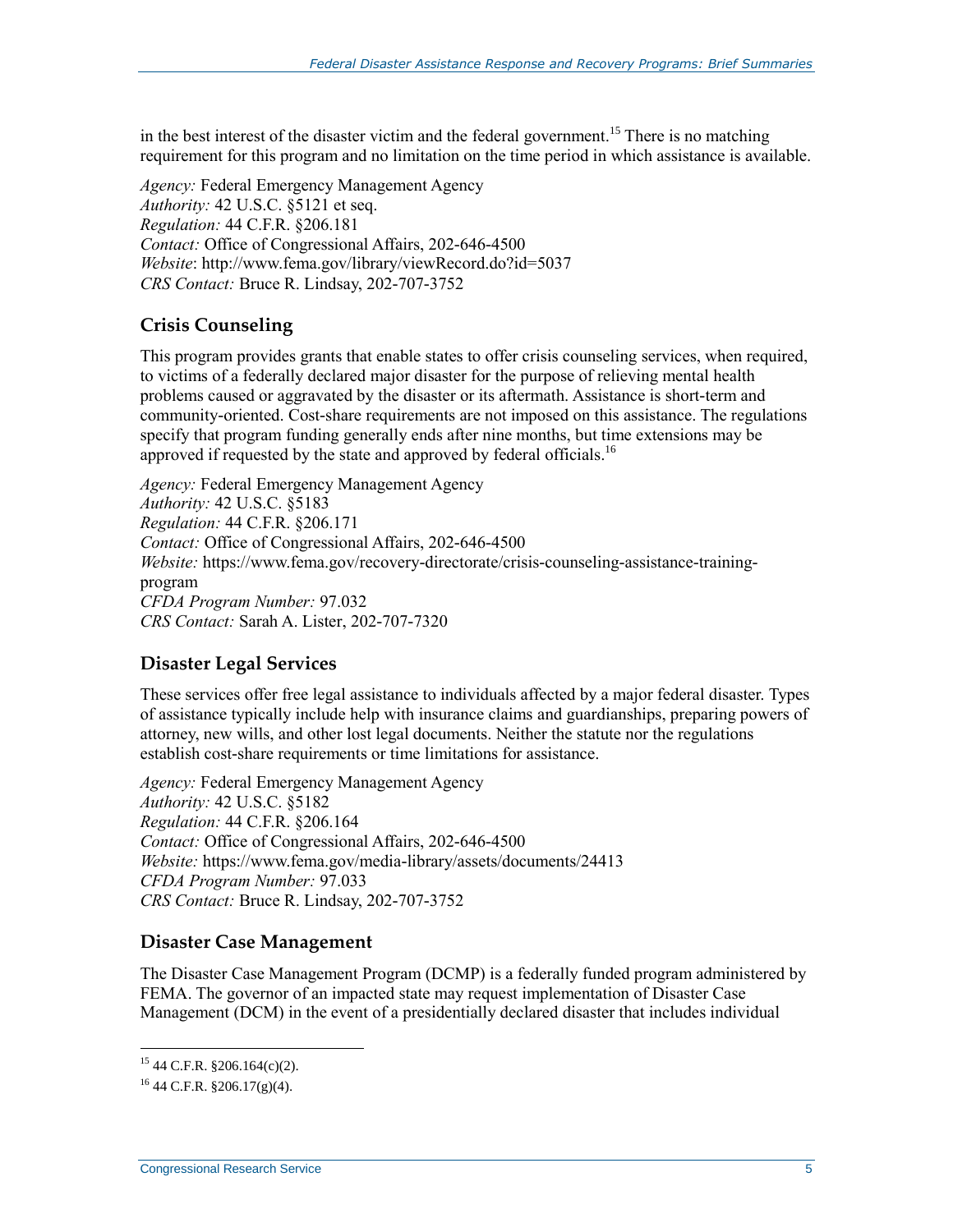assistance. DCMP allows for immediate services to address disaster-caused unmet needs, such as technical assistance, outreach, initial triage, and disaster case management casework. It may also provide for Disaster Case Management State Grants, which may allow for DCM providers to supply services to survivors with long-term disaster-caused unmet needs. Eligible funding under the State DCMP Grant may include salary and fringe benefits for DCM staff; supplies and equipment for the DCMP to operate; DCMP training costs incurred by the state and local providers; and transportation and mileage for disaster case managers to perform official duties.

*Agency:* Federal Emergency Management Agency *Authority:* 42 U.S.C. §5189d *Contact:* Office of Congressional Affairs, 202-646-4500 *Website:* https://www.fema.gov/media-library/assets/documents/101292 *CFDA Program Number:* 97.088 *CRS Contact:* Bruce R. Lindsay, 202-707-3752

#### **Tax Relief**

The Internal Revenue Code (IRC) includes tax relief provisions that apply to individuals and businesses affected by federally declared disasters, and the following are some examples. Individuals located in affected areas are allowed extra time (four years instead of the general two) to replace homes due to involuntary conversion (e.g., destruction from wind or floods, theft, or property ordered to be demolished) and still defer any gain.<sup>17</sup> Taxpayers may also be able to deduct personal casualty losses attributable to federally declared disasters, subject to certain limitations.<sup>18</sup> Qualifying disaster relief payments received by affected individuals are not subject to tax.<sup>19</sup> The Internal Revenue Service also has the authority to provide some relief, including the extension of tax filing deadlines.<sup>20</sup>

In addition to these and other permanent tax relief provisions, special temporary provisions have been enacted for certain disasters.<sup>21</sup> The 2017 tax revision (P.L. 115-97) provided tax relief related to 2016 and 2017 disasters. These measures were expanded to cover the California wildfires in the Bipartisan Budget Act of 2018 (P.L. 115-123).

*Agency*: Internal Revenue Service *Authority*: Various provisions throughout the Internal Revenue Code, Title 26 U.S.C., including §§123, 139, 165, 402, 408, 1033, 6654, 7508A *Regulation*: No specific regulation *Contact*: Congressional Liaison, 202-317-6985 *Website*: http://www.irs.gov/uac/Tax-Relief-in-Disaster-Situations *CRS Contacts*: Molly Sherlock, 202-707-7797, and Erika Lunder, 202-707-4538

<sup>&</sup>lt;sup>17</sup> 26 U.S.C. §1033.

<sup>18</sup> 26 U.S.C. §165(h).

<sup>19</sup> 26 U.S.C. §139.

<sup>20</sup> 26 U.S.C. §7508A.

<sup>21</sup> See CRS In Focus IF10730, *Tax Policy and Disaster Recovery*, by Molly F. Sherlock.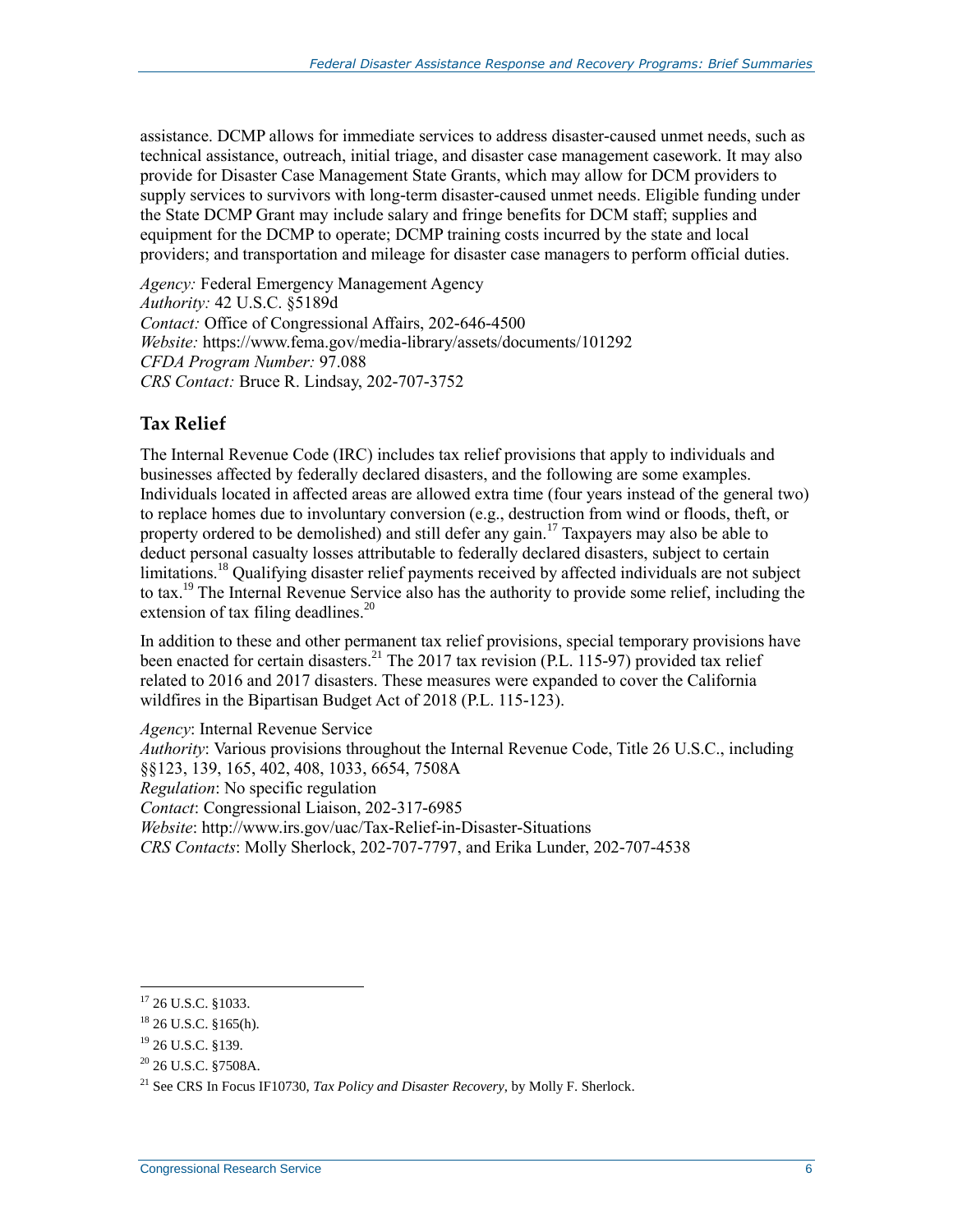### **Assistance for State, Territorial, and Local Governments**

#### **Public Assistance Grants**

Authorized by multiple sections of the Stafford Act, the Public Assistance (PA) Grant Program is FEMA's primary form of financial assistance for state and local governments. The PA Program provides grant assistance for many eligible purposes, including the following:

- Emergency work, as authorized by Sections 403, 407, and 502 of the Stafford Act, which provide for the removal of debris and emergency protective measures, such as the establishment of temporary shelters and emergency power generation.
- Permanent work, as authorized by Section 406, which provides for the repair, replacement, or restoration of disaster-damaged, publicly owned facilities and the facilities of certain private nonprofit organizations (PNPs). At its discretion, FEMA may provide assistance for hazard mitigation measures that are not required by applicable codes and standards. As a condition of PA assistance, applicants must obtain and maintain insurance on their facilities for similar future disasters.
- Management costs, as authorized by Section 324, which reimburses some of the applicant's administrative expenses incurred managing the totality of the PA Program's projects and grants.

PNPs are generally eligible for permanent work assistance if they provide a governmental type of service, though PNPs not providing a "critical" service must first apply to the SBA for loan assistance for facility projects.

The federal government provides a minimum of 75% of the cost of eligible assistance, and this cost share can rise if certain criteria are met.<sup>22</sup> Funding for the PA Program comes through discretionary appropriations to the Disaster Relief Fund. For more information, see CRS Report R43990, *FEMA's Public Assistance Grant Program: Background and Considerations for Congress*, by Jared T. Brown and Daniel J. Richardson.

*Agency:* Federal Emergency Management Agency *Authority:* 42 U.S.C. §§5170b, 5172, 5173, 5189f, 5192 *Regulation:* 44 C.F.R. §206, subparts G, H, I *Contact:* Office of Congressional Affairs, 202-646-4500 *Website:* http://www.fema.gov/public-assistance-local-state-tribal-and-non-profit *CFDA Program Number:* 97.036 *CRS Contact:* Jared T. Brown, 202-707-4918

#### **Hazard Mitigation Grant Program**

The Hazard Mitigation Grant Program (HMGP) provides grants to states for implementing mitigation measures after a disaster and to provide funding for previously identified mitigation measures to lessen future damage and loss of life. The federal government provides up to 75% of the cost share of eligible projects. Historically, the amount available for HMGP awards is established by a scale that authorizes three tiers of awards: 15% of the total other Stafford Act assistance in a state for a major disaster in which no more than \$2 billion is provided; 10% for

 $\overline{a}$  $22$  44 C.F.R. §206.47.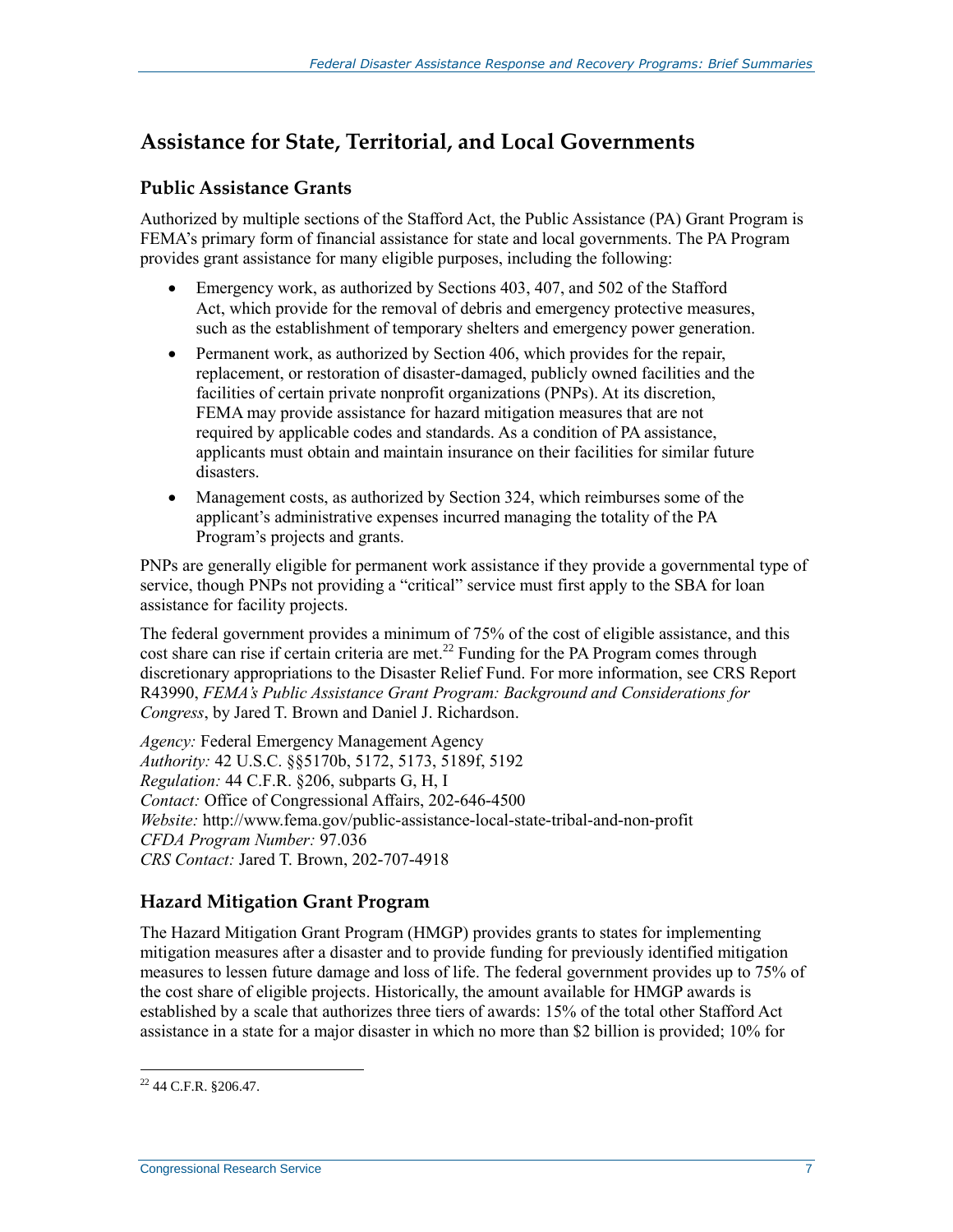assistance that ranges from more than \$2 billion to \$10 billion; and 7.5% for a major disaster that involves Stafford Act assistance from more than \$10 billion to \$35.3 billion. <sup>23</sup> Funding for HMGP comes through discretionary appropriations to the Disaster Relief Fund. The amount of funding provided can be increased if the state has an approved enhanced mitigation plan.<sup>24</sup> HMGP funding is only awarded with a major disaster declaration, not an emergency declaration. However, during FY2015, FY2017, and FY2018, Congress directed that HMGP grants be made available with fire management assistance grants.<sup>25</sup>

*Agency:* Federal Emergency Management Agency *Authority:* 42 U.S.C. §5170c *Regulation:* 44 C.F.R. §206.430–.440 *Contact:* Office of Congressional Affairs*,* 202-646-4500 *Website*: http://www.fema.gov/hazard-mitigation-grant-program *CFDA Program Number:* 97.039 *CRS Contact:* Jared T. Brown, 202-707-4918

#### **Pre-Disaster Mitigation Grants**

The Pre-Disaster Mitigation (PDM) Grant Program provides grants and technical assistance to states, territories, and local communities for cost-effective hazard mitigation activities that complement a comprehensive hazard mitigation program and reduce injuries, loss of life, and damage and destruction of property. A minimum of \$575,000 or 1.0% of appropriated funds is provided to a state or local government, with assistance capped at 15% of appropriated funds.<sup>26</sup> Federal funds generally comprise 75% of the cost of approved mitigation projects, except for small impoverished communities that may receive up to 90% of the cost.<sup>27</sup> Funding for the PDM Program comes through discretionary appropriations to the National Pre-Disaster Mitigation Fund. <sup>28</sup> For more information, see CRS Report RL34537, *FEMA's Pre-Disaster Mitigation Program: Overview and Issues*, by Jared T. Brown.

*Agency:* Federal Emergency Management Agency *Authority:* 42 U.S.C. §5133 *Regulation:* 44 C.F.R. §201 *Contact:* Office of Congressional Affairs, 202-646-4500 *Website:* http://www.fema.gov/pre-disaster-mitigation-grant-program *CFDA Program Number:* 97.047 *CRS Contact:* Jared T. Brown, 202-707-4918

#### **Community Disaster Loans**

The Community Disaster Loan (CDL) program provides loans to local governments that have suffered substantial loss of tax and other revenue in areas included in a major disaster declaration. Typically, the loan may not exceed 25% of the local government's annual operating budget for the

<sup>&</sup>lt;sup>23</sup>Section 404(a) of the Stafford Act, 42 U.S.C.  $\S5170c(a)$ .

<sup>&</sup>lt;sup>24</sup> Section 322(e) of the Stafford Act, 42 U.S.C. §5165(e). For a list of 12 states that have enhanced plans as of April 1, 2018, see FEMA's website at https://www.fema.gov/hazard-mitigation-plan-status.

<sup>&</sup>lt;sup>25</sup> For FY2015, see Section 570 of P.L. 114-4. For FY2017 and FY2018, see Sec. 20602 of P.L. 115-123.

<sup>&</sup>lt;sup>26</sup> Section 203(f) of the Stafford Act, 42 U.S.C.  $\S$ 5133(f).

 $27$  Section 203(h) of the Stafford Act, 42 U.S.C. §5133(h).

 $^{28}$  Section 203(i) of the Stafford Act, 42 U.S.C. §5133(i).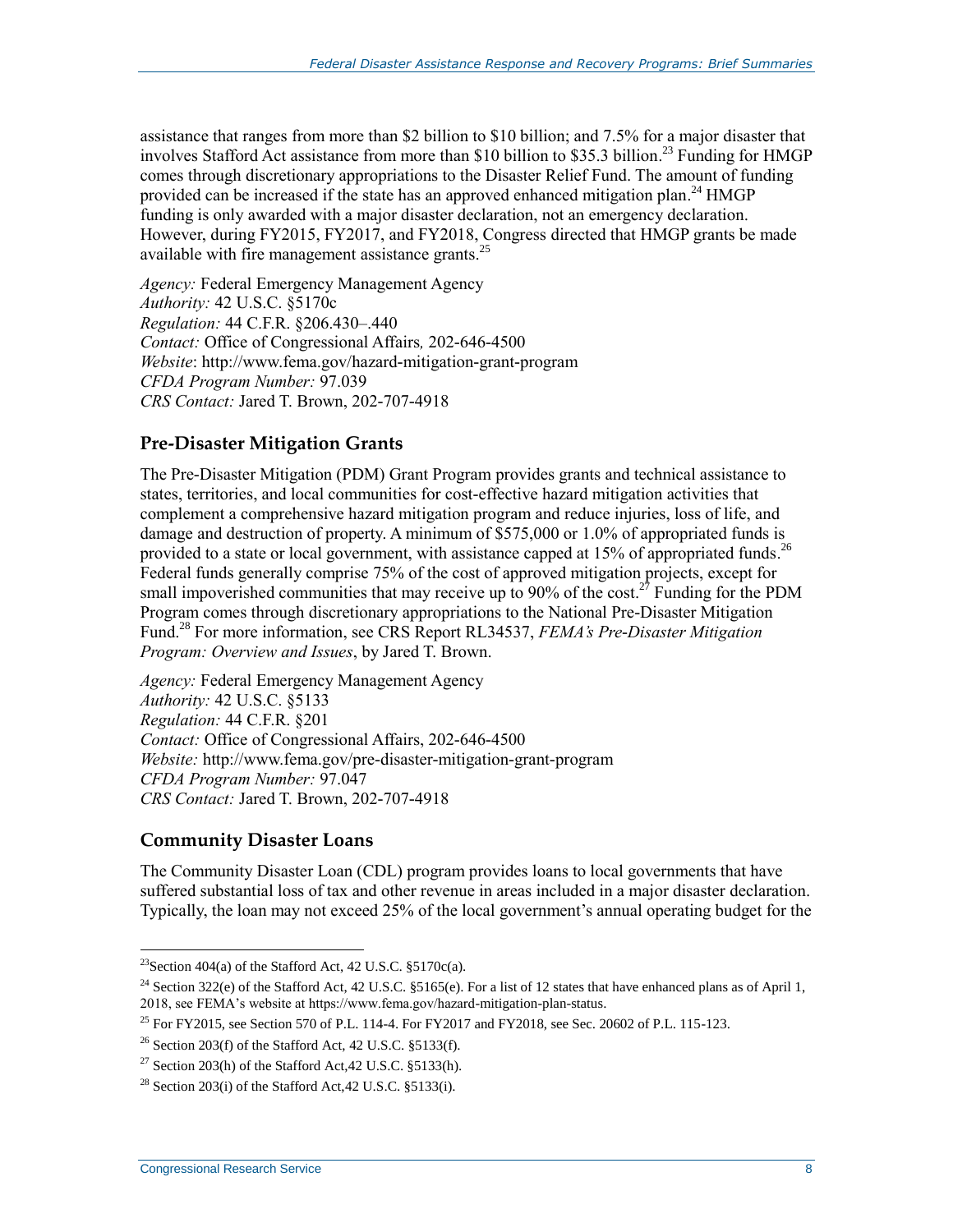fiscal year of the disaster. The limit is 50% if the local government lost 75% or more of its annual operating budget. A loan may not exceed \$5 million.<sup>29</sup> There is no matching requirement. The statute does not impose time limitations on the assistance, but the normal term of a loan is five years. The statute provides that the repayment requirement is cancelled if local government revenues are not sufficient to meet operations expenses during a three-fiscal-year period after a disaster.<sup>30</sup> The governor's authorized representative must officially approve the application and funds must be available in the Disaster Assistance Direct Loan Program (DADLP) account.<sup>31</sup> In P.L. 115-72, Congress provided up to \$4.9 billion for the CDL Program to assist local governments in providing essential services as a result of Hurricanes Harvey, Irma, or Maria.<sup>32</sup> However, the legislation also contained numerous provisos for loans to territorial governments, which granted discretion to the Secretary of Homeland Security, in consultation with the Secretary of the Treasury, to notwithstand numerous statutory and regulatory elements of the CDL program.<sup>33</sup> Thus, in these circumstances, the CDL program can operate differently from the traditional program.

*Agency:* Federal Emergency Management Agency *Authority:* 42 U.S.C. §5184 *Regulation:* 44 C.F.R. §206.360–.378 *Contact:* Office of Congressional Affairs, 202-646-4500 *CFDA Program Number:* 97.030 *CRS Contact:* Jared T. Brown, 202-707-4918

#### **Fire Management Assistance Grant Program**

This program provides grants to state and local governments to aid states and their communities with the mitigation, management, and control of fires burning on publicly or privately owned forests or grasslands. The federal government provides 75% of the costs associated with fire management projects,<sup>34</sup> but funding is limited to calculations of the "fire cost threshold" for each state.<sup>35</sup> No time limitation is applied to the program.

*Agency:* Federal Emergency Management Agency *Authority:* 42 U.S.C. §5187 *Regulation:* 44 C.F.R. §204.1–.64 *Contact:* Office of Congressional Affairs, 202-646-4500 *Website:* https://www.fema.gov/fire-management-assistance-grant-program *CFDA Program Number:* 97.046 *CRS Contact:* Bruce R. Lindsay, 202-707-3752

 $29$  Section 417(b) of the Stafford Act, 42 U.S.C. §5184(b).

 $30$  Section 417(c) of the Stafford Act, 42 U.S.C. §5184(c).

 $31$  44 C.F.R. §206.364(a).

<sup>32</sup> 131 Stat. 1225

 $33$  For example, the law provides that "notwithstanding any other provision of law, the Secretary of Homeland Security, in consultation with the Secretary of the Treasury, shall determine the terms, conditions, eligible uses, and timing and amount of Federal disbursements of loans issued to a territory or possession, and instrumentalities and local governments thereof...." 131 Stat. 1225-1226.

<sup>34</sup> 44 C.F.R §204.61.

 $35$  44 C.F.R  $$204.51$ .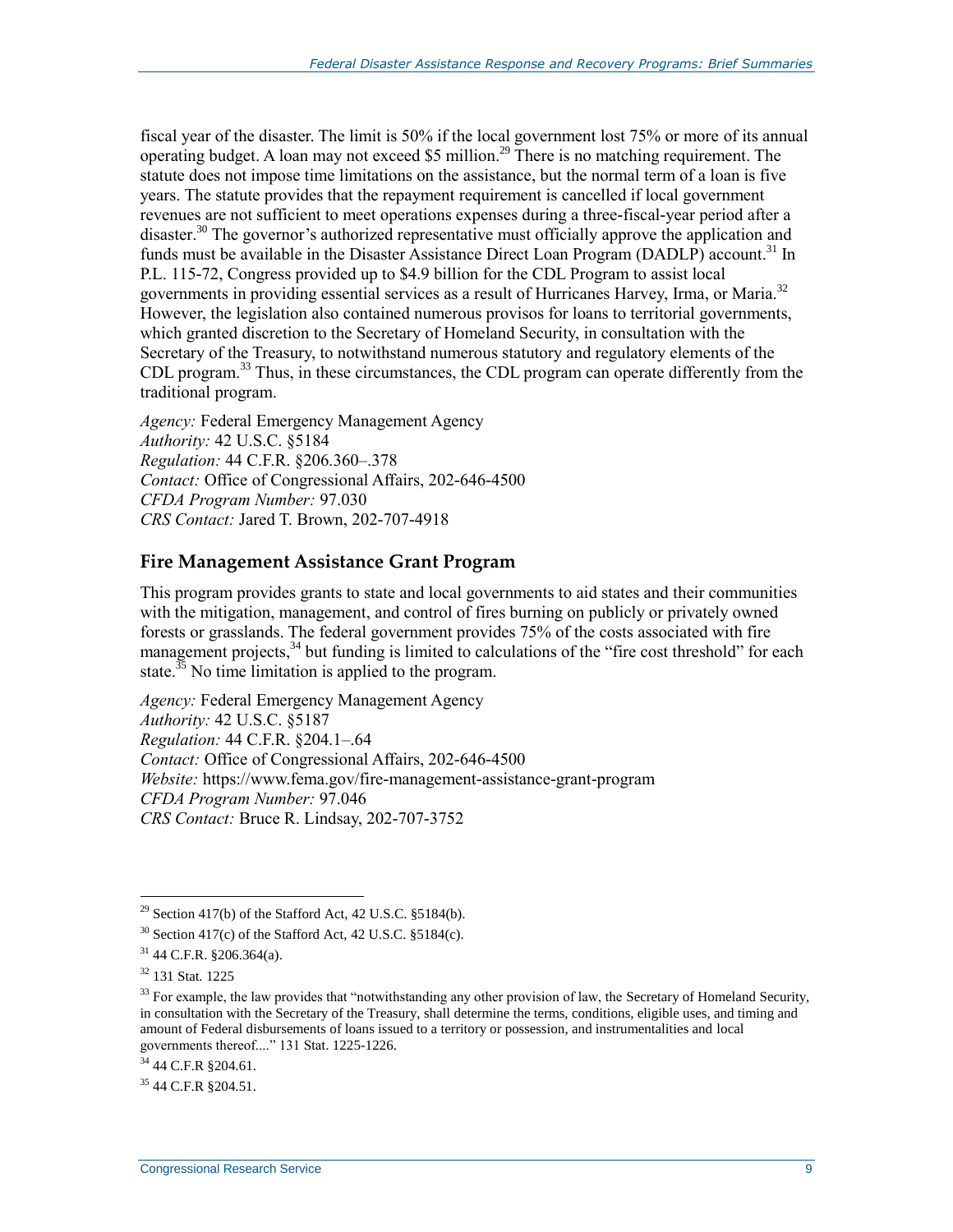#### **Oil Spill Liability Trust Fund**

Congress created the Oil Spill Liability Trust Fund (OSLTF) in 1986.<sup>36</sup> Subsequent laws authorized the OSLTF taxing authority, appropriations from the fund, and eligible uses for the fund. The OSLTF complements the Oil Pollution Act of 1990 (OPA; P.L. 101-380), which established a new federal oil spill liability framework, replaced existing federal liability frameworks, and amended the existing Clean Water Act oil spill response authorities. In addition, OPA transferred monies into the OSLTF from existing liability funds. The OSLTF may be used, among other purposes, to fund oil spill response activities and to compensate individuals, businesses, and governments for applicable economic damages resulting from an oil spill.<sup>37</sup> Potential damages include injury or loss of property and loss of profits or earning capacity. OPA established a claims process for compensating parties affected by an oil spill. In general, claims must be presented first to the party responsible for the spill, but specific circumstances (e.g., the responsible party is unknown) allow persons to present a claim directly to the OSLTF.<sup>38</sup>

*Agency*: National Pollution Funds Center (part of the U.S. Coast Guard) *Authority*: 26 U.S.C. §9509 and 33 U.S.C. §2712 *Regulation*: 33 C.F.R. §136 *Contact*: Office of Legislative Affairs, 202-245-0520 *Website*: http://www.uscg.mil/npfc/ *CRS Contact*: Jonathan L. Ramseur, 202-707-7919

### **Assistance for Small Businesses and Nonprofit Organizations**

#### **Economic Injury Disaster Loans**

This program assists small businesses and nonprofits suffering economic injury as a result of disasters by offering loans and loan guarantees. Businesses must be located in disaster areas declared by the President, the Small Business Administration, or the Secretary of Agriculture.<sup>39</sup> There is no matching requirement in this program. The maximum loan amount is \$2 million. Loan terms may extend for up to 30 years.<sup>40</sup> The application period is announced at the time of the disaster declaration. For more information, see CRS Report R41309, *The SBA Disaster Loan Program: Overview and Possible Issues for Congress*, by Bruce R. Lindsay.

*Agency:* Small Business Administration *Authority:* 15 U.S.C. §636(b) *Regulation:* 13 C.F.R. §123.300–.303 *Contact:* Office of Congressional Affairs, 202-205-6700 *Website*:https://disasterloan.sba.gov/ela/Information/EIDLLoans *CFDA Program Number*: 59.008 *CRS Contact:* Bruce R. Lindsay, 202-707-3752

 $\overline{a}$  $36$  Omnibus Budget Reconciliation Act of 1986 (P.L. 99-509).

<sup>37</sup> For more information, see CRS Report RL33705, *Oil Spills: Background and Governance*, by Jonathan L. Ramseur.

<sup>38</sup> 44 C.F.R §136.105.

<sup>39</sup> 13 C.F.R. §123.300.

<sup>40</sup> 13 C.F.R. §123.302.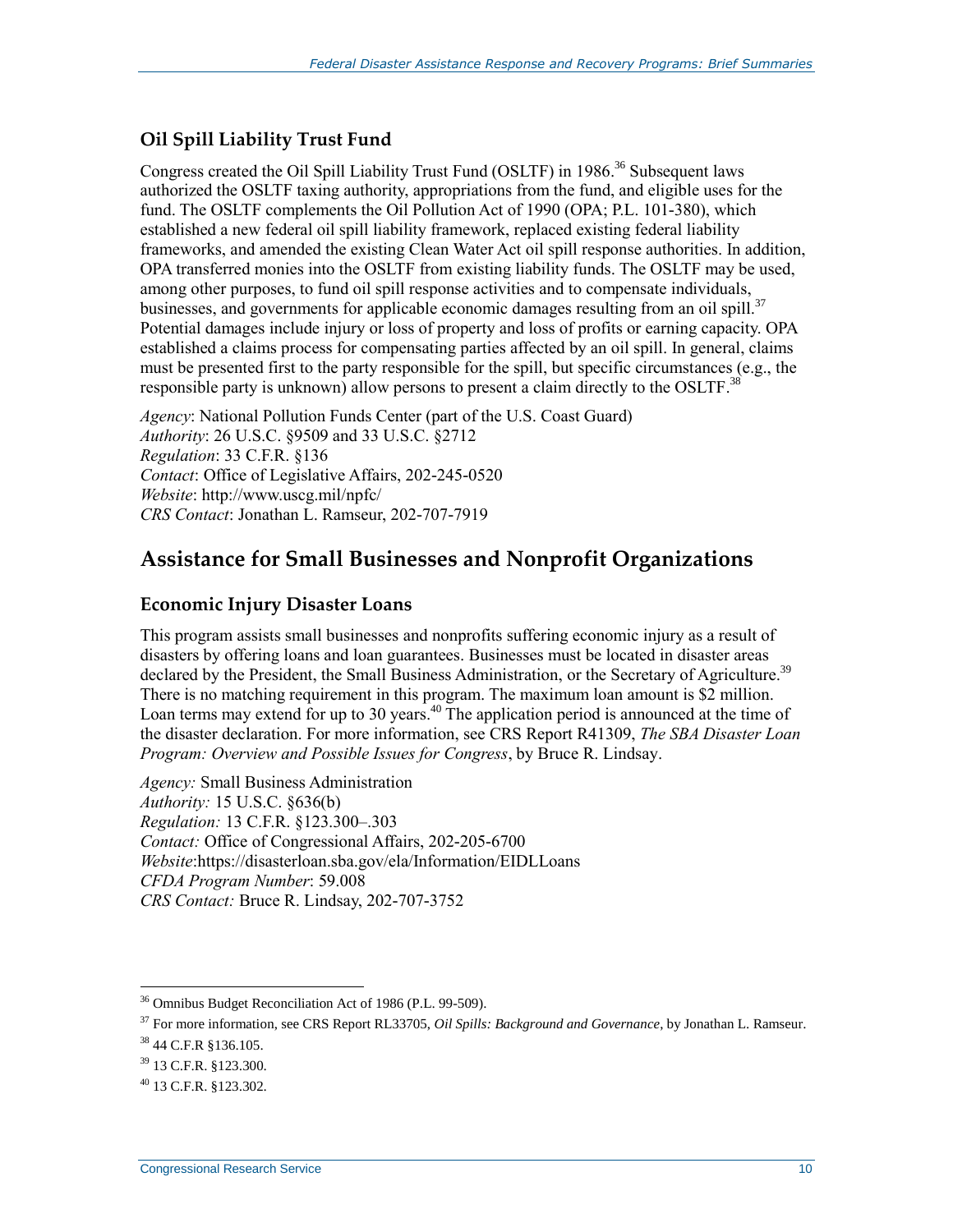#### **Physical Disaster Loans**

This program provides loans to businesses and nonprofits in declared disaster areas for uninsured physical damage and losses. The maximum loan amount is \$2 million.<sup>41</sup> Loan terms may extend for up to 30 years.<sup>42</sup> There is no matching requirement in this program. For more information, see CRS Report R41309, *The SBA Disaster Loan Program: Overview and Possible Issues for Congress*, by Bruce R. Lindsay.

*Agency:* Small Business Administration *Authority:* 15 U.S.C. §636(b) *Regulation:* 13 C.F.R. §123.200–.204 *Contact:* Office of Congressional Affairs, 202-205-6700 *Website:* https://disasterloan.sba.gov/ela/Information/BusinessPhysicalLoans *CFDA Program Number*: 59.008 *CRS Contact:* Bruce R. Lindsay, 202-707-3752

#### **Emergency Loans for Farms**

When a county has been declared a disaster area by either the President or the Secretary of Agriculture, agricultural producers in that county may become eligible for low-interest emergency disaster (EM) loans available through the U.S. Department of Agriculture's Farm Service Agency. Producers in counties that are contiguous to a county with a disaster designation also become eligible for an EM loan. EM loan funds may be used to help eligible farmers, ranchers, and aquaculture producers recover from production losses (e.g., when the producer suffers a significant loss of an annual crop) or from physical losses (e.g., repairing or replacing damaged or destroyed structures or equipment, or replanting permanent crops, such as orchards). A qualified applicant can then borrow up to 100% of actual production or physical losses (not to exceed \$500,000) at a below-market interest rate. For more information see CRS Report RS21212, *Agricultural Disaster Assistance*, by Megan Stubbs.

*Agency:* Department of Agriculture, Farm Service Agency *Authority:* 7 U.S.C. §1961 *Regulation:* 7 C.F.R. §764 *Contact:* Legislative Liaison Staff, 202-720-7095 *Website:* https://www.fsa.usda.gov/programs-and-services/farm-loan-programs/emergency-farmloans/index *CFDA Program Number*: 10.404 *CRS Contact:* Megan Stubbs, 202-707-8707

#### **National Flood Insurance Program**

Since 1968, the federal government has pursued a comprehensive flood risk management strategy designed to (1) identify and map flood-prone communities across the country (flood hazard mapping); (2) encourage property owners in NFIP participating communities to purchase insurance as a protection against flood losses (flood insurance); and (3) require communities in designated flood risk zones to adopt and enforce approved floodplain management ordinances to reduce future flood risk to new construction in regulated floodplains (floodplain management). The Federal Insurance and Mitigation Administration (FIMA), a part of FEMA in the U.S.

 $\overline{a}$ <sup>41</sup> 13 C.F.R. §123.202.

<sup>42</sup> 13 C.F.R. §123.203.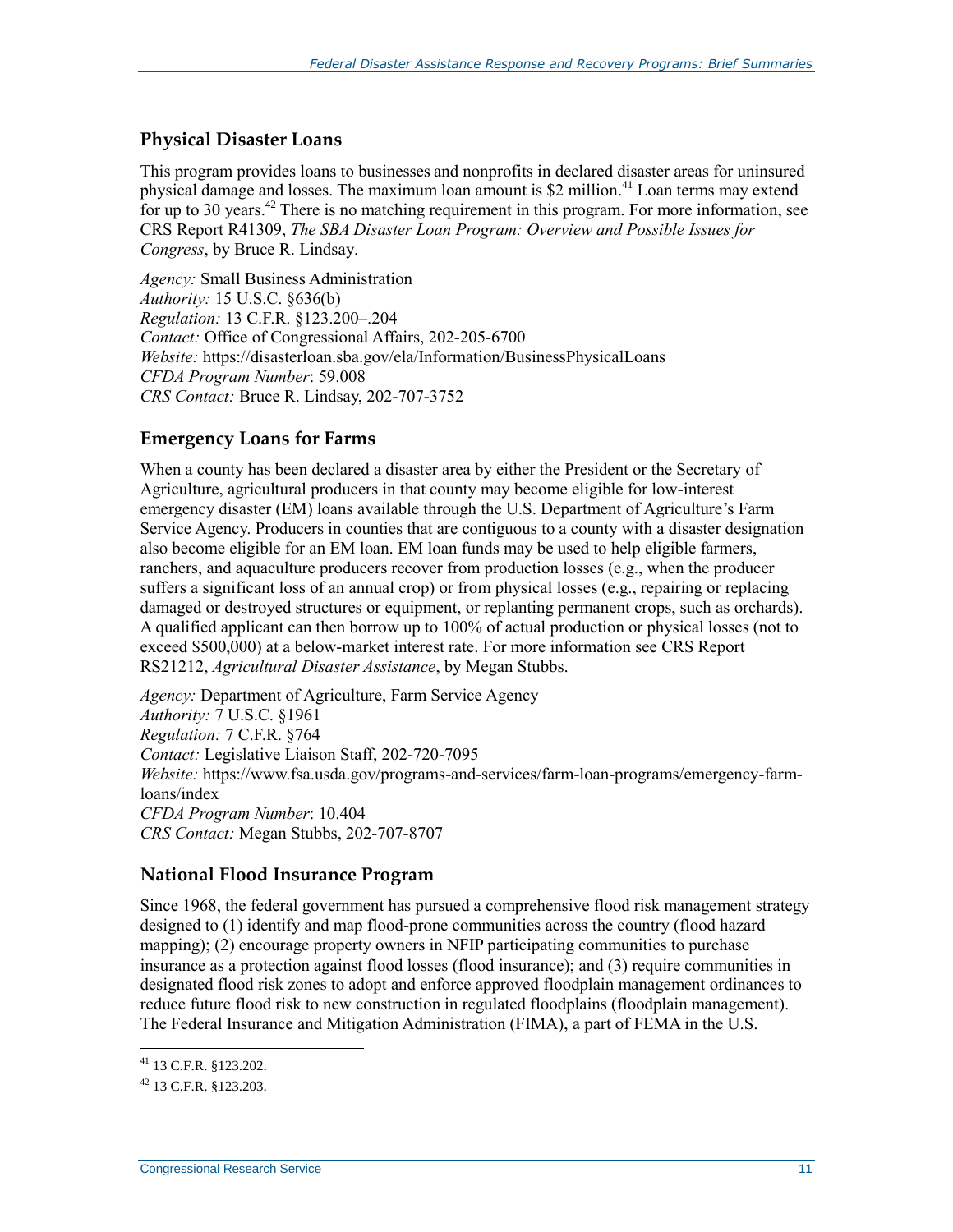Department of Homeland Security (DHS), manages the NFIP. For more information, see CRS Report R44593, *Introduction to the National Flood Insurance Program (NFIP)*, by Diane P. Horn and Jared T. Brown, and CRS Insight IN10450, *Private Flood Insurance and the National Flood Insurance Program (NFIP)*, by Baird Webel and Diane P. Horn.

*Agency:* Federal Emergency Management Agency *Authority:* 42 U.S.C. 4001 et seq. *Regulation:* 44 C.F.R. §59.1–§82.21 *Contact:* Office of Congressional Affairs, 202-646-4500 *Website:* http://www.fema.gov/national-flood-insurance-program *CFDA Program Number*: 97.022 *CRS Contact*: Diane Horn, 202-707-3472

#### <span id="page-14-0"></span>**General Assistance Programs**

In addition to programs described above that provide targeted assistance to individuals, states, territories, local governments, and businesses specifically affected by disasters, other general assistance programs may be useful to communities in disaster situations. For example, individuals who lose income, employment, or health insurance may become eligible for programs that are not specifically intended as disaster relief, such as cash assistance under the Temporary Assistance for Needy Families (TANF) program, job training under the Workforce Investment Act, Medicaid, or the State Children's Health Insurance Program (S-CHIP). Likewise, state or local officials have the discretion to use funds under programs such as the Social Services Block Grant or Community Development Block Grant to meet disaster-related needs, even though these programs were not established specifically for such purposes. Other agencies may offer assistance to state and local governments, including the Economic Development Administration and the Army Corps of Engineers. For businesses, however, only the disaster programs administered by the Small Business Administration are generally applicable.

There are numerous federal programs that potentially offer disaster relief. However, specific eligibility criteria or other program rules might make it less likely that they would actually be used. Moreover, available funds might already be obligated for ongoing program activities. To the extent that federal agencies have discretion in the administration of programs, some agencies may choose to adapt these nontargeted programs for use in disaster situations. Also, Congress may choose to provide additional funds through emergency supplemental appropriations for certain general assistance programs, specifically for use after a disaster.

CRS analysts and program specialists can help provide information regarding general assistance programs that might be relevant to a given disaster situation. CRS appropriations reports may have information on disaster assistance within particular federal agencies. These reports also list CRS's key policy staff by their program area and agency expertise.<sup>43</sup>

 $^{43}$  CRS appropriations and budget reports can be found at http://www.crs.gov/AppropriationsStatusTable/Index.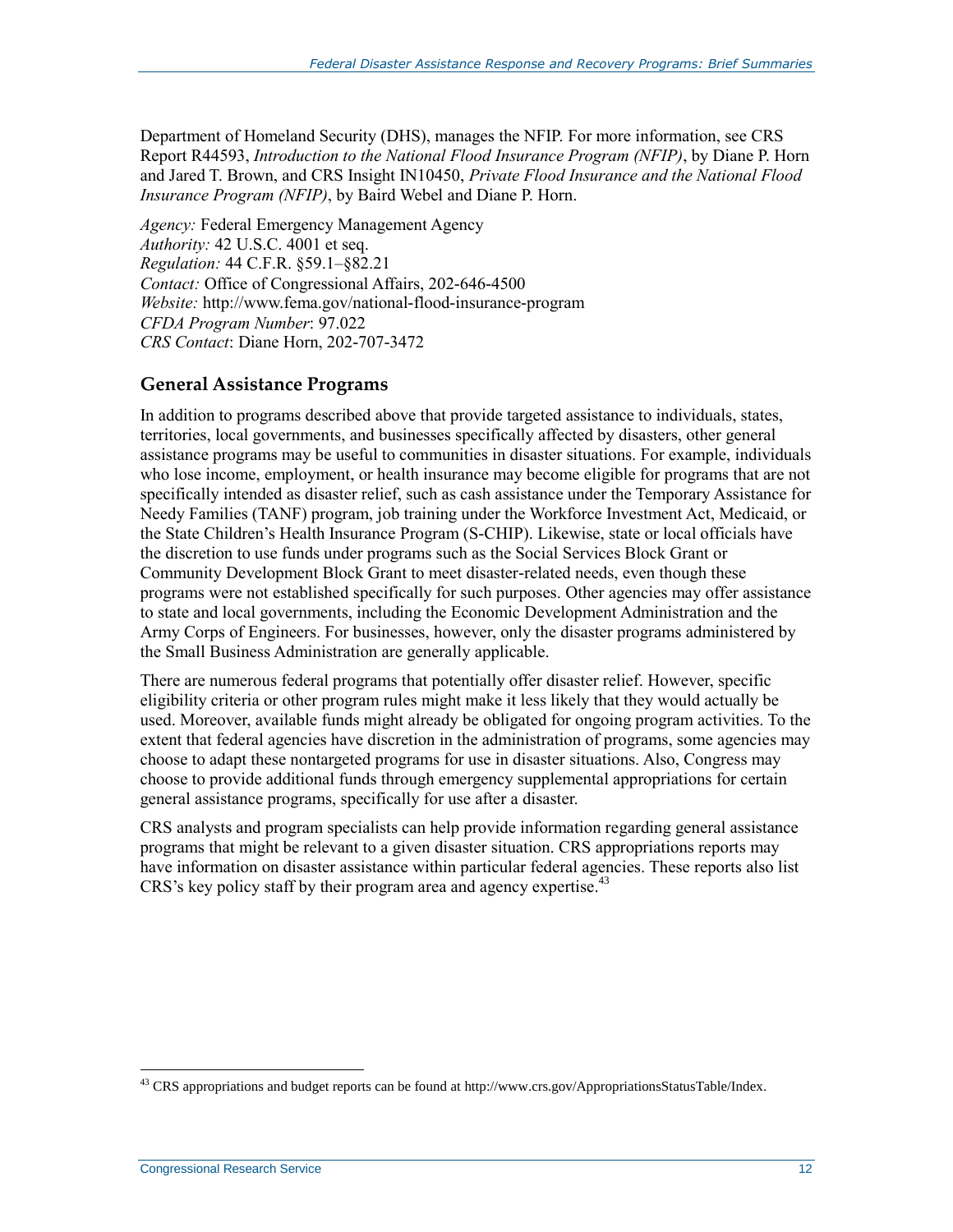## **Other Sources of Information**

### **Selected CRS Reports**

#### **Disaster Assistance**

CRS Report R41981, *Congressional Primer on Responding to Major Disasters and Emergencies*, by Jared T. Brown

CRS Report R43990, *FEMA's Public Assistance Grant Program: Background and Considerations for Congress*, by Jared T. Brown and Daniel J. Richardson

CRS Report R41101, *FEMA Disaster Cost-Shares: Evolution and Analysis*, by Jared T. Brown and Bruce R. Lindsay

CRS Report RL33330, *Community Development Block Grant Funds in Disaster Relief and Recovery*, by Eugene Boyd

CRS Report RL33579, *The Public Health and Medical Response to Disasters: Federal Authority and Funding*, by Sarah A. Lister

CRS Report R44593, *Introduction to the National Flood Insurance Program (NFIP)*, by Diane P. Horn and Jared T. Brown

CRS Insight IN10450, *Private Flood Insurance and the National Flood Insurance Program (NFIP)*, by Baird Webel and Diane P. Horn

CRS Report R45099, *National Flood Insurance Program: Selected Issues and Legislation in the 115th Congress*, by Diane P. Horn

CRS In Focus IF10730, *Tax Policy and Disaster Recovery*, by Molly F. Sherlock

CRS Report R41884, *Considerations for a Catastrophic Declaration: Issues and Analysis*, by Bruce R. Lindsay and Francis X. McCarthy

CRS Report R43784, *FEMA's Disaster Declaration Process: A Primer*, by Bruce R. Lindsay

CRS Report RL34537, *FEMA's Pre-Disaster Mitigation Program: Overview and Issues*, by Jared T. Brown

#### **Disaster Assistance to Individuals, Families, and Businesses**

CRS Report RS22022, *Disaster Unemployment Assistance (DUA)*, by Julie M. Whittaker

CRS Report R41309, *The SBA Disaster Loan Program: Overview and Possible Issues for Congress*, by Bruce R. Lindsay

CRS Report RS21212, *Agricultural Disaster Assistance*, by Megan Stubbs

CRS Report R42854, *Emergency Assistance for Agricultural Land Rehabilitation*, by Megan Stubbs

CRS In Focus IF10565, *Federal Disaster Assistance for Agriculture*, by Megan Stubbs

CRS In Focus IF10730, *Tax Policy and Disaster Recovery*, by Molly F. Sherlock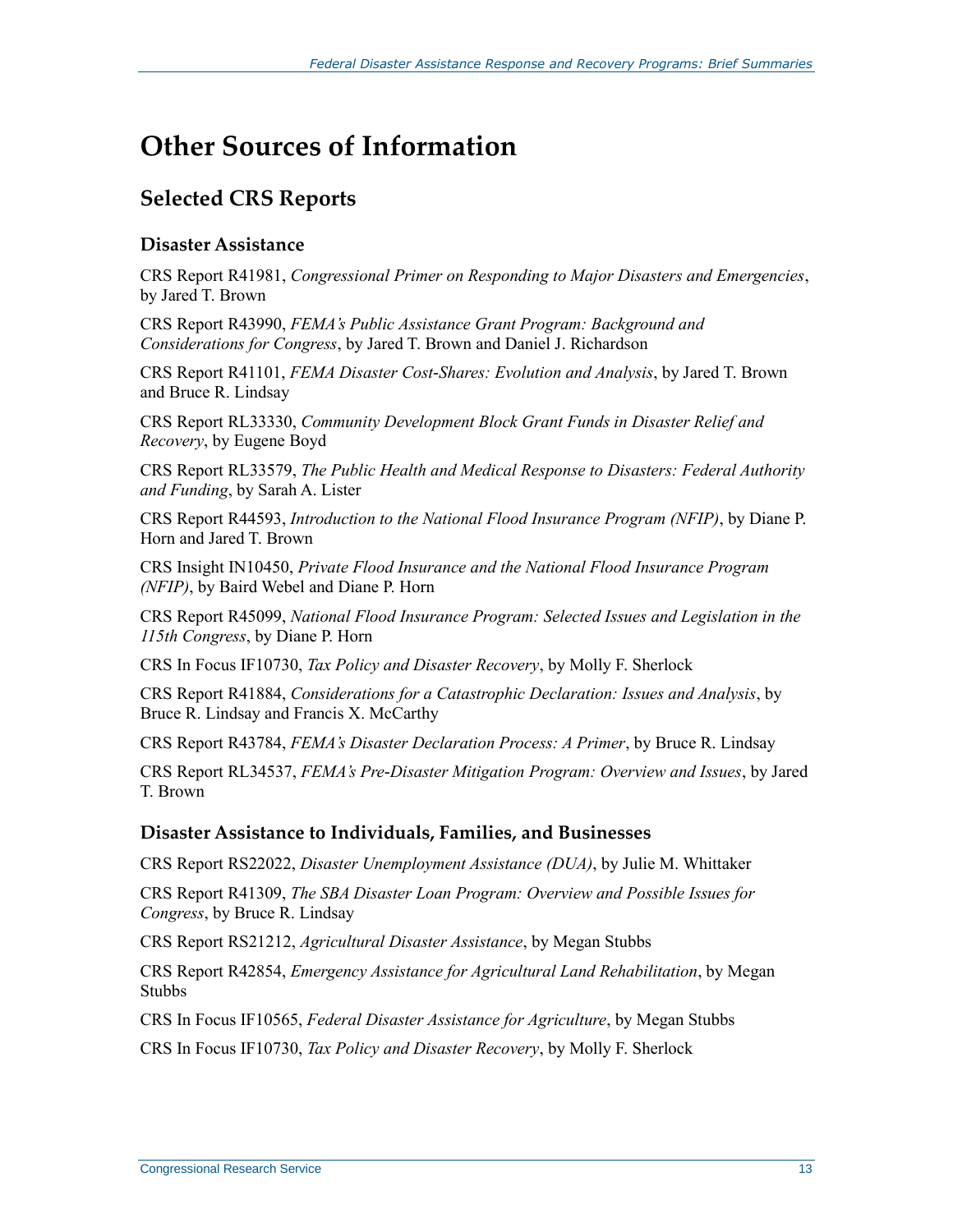CRS Report R44808, *Federal Disaster Assistance: The National Flood Insurance Program and Other Federal Disaster Assistance Programs Available to Individuals and Households After a Flood*, by Diane P. Horn

### **Federal Agency Websites**

Note: Because not all agencies have complete, up-to-date information available on the internet, in particular during and immediately after a disaster, congressional users are encouraged to contact the appropriate CRS program analysts or department or agency program officers for more complete, timely information.

#### **USA.gov**

http://www.USA.gov/

Many federal agencies have established websites specifically for responding to disasters. Some agencies maintain websites with comprehensive information about their disaster assistance programs, whereas others supply only limited information; most list contact phone numbers. An A-Z index of U.S. government departments and agencies is available at the website above.

#### **FEMA Website**

http://www.fema.gov

From its website, FEMA offers regular updates on recovery efforts in areas under a major disaster declaration. Information on a specific disaster may include a listing of declared counties and contact information for local residents.

#### **Disaster Assistance.gov**

http://www.disasterassistance.gov/

DisasterAssitance.gov provides information on how help might be obtained from the U.S. government before, during, and after a disaster. The website includes tools to find, apply for, and check the status of assistance by category or agency. The website also includes disaster-related news feeds and information on community resources.

#### **Assistance Listings at beta.SAM.gov**

https://beta.SAM.gov/

Official descriptions of more than 2,200 federal assistance programs, including disaster and recovery grants and loans, can be found on beta.SAM.gov. The website is currently in beta, and it houses federal assistance listings previously found on the now-retired *Catalog of Federal Domestic Assistance* (CFDA). For programs summarized in this report, CFDA program numbers are given (which are searchable at the "Assistance Listings" domain at beta.SAM.gov). Full assistance listing descriptions, updated by departments and agencies, cover authorizing legislation, objectives, and eligibility and compliance requirements. For current appropriations and additional information, users can contact CRS analysts, or departments and agencies.